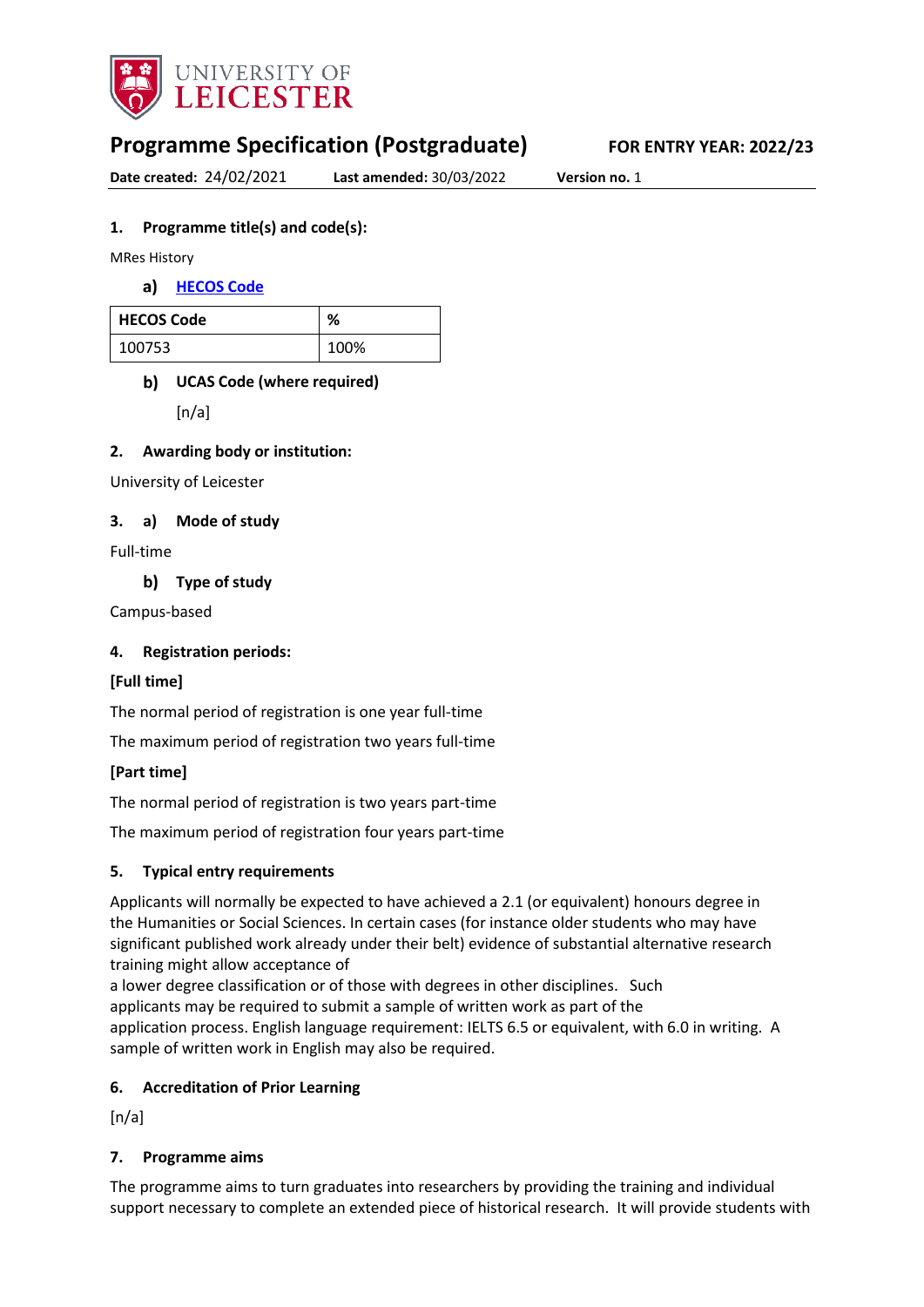knowledge, understanding and experience of research methods and practices in history. They will also develop transferable skills in communication, self-management and planning. Training in historical research methods and skills will be both general and specific, as required for the chosen research project. Students will receive the support necessary to plan and carry out an extended research project to a standard that might form the basis of a publication. The programme also aims to equip students with the research skills needed for historical research at doctoral level.

### **8. Reference points used to inform the programme specification**

- QAA Benchmarking Statement
- Framework for Higher Education Qualifications (FHEQ)
- UK Quality Code for Higher Education
- University Learning [Strategy](https://www2.le.ac.uk/offices/sas2/quality/learnteach)
- [University Assessment Strategy](https://www2.le.ac.uk/offices/sas2/quality/learnteach)
- University of Leicester Periodic Developmental Review Report
- External Examiners' reports (annual)
- United Nations Education for Sustainable Development Goals
- Student Destinations Data
- ESRC Postgraduate Training and Development Guidelines (5th edition, 2015)

#### **9. Programme Outcomes**

Unless otherwise stated, programme outcomes apply to all awards specified in 1. Programme title(s).

### **Subject and Professional skills**

**i) Knowledge**

| <b>Intended Learning</b><br><b>Outcomes</b>                                                                                                                                                                                          | <b>Teaching and Learning</b><br><b>Methods</b>                                                                                                                        | <b>How Demonstrated?</b>                                                                                                          |
|--------------------------------------------------------------------------------------------------------------------------------------------------------------------------------------------------------------------------------------|-----------------------------------------------------------------------------------------------------------------------------------------------------------------------|-----------------------------------------------------------------------------------------------------------------------------------|
| Advanced knowledge of<br>methodological, practical,<br>theoretical and ethical<br>issues underpinning<br>historical research<br>Advanced knowledge of<br>the literature and sources<br>relating to a specific<br>aspect of the past. | Seminars, workshops,<br>directed reading, research<br>seminars, archival research,<br>problem solving exercises,<br>dissertation supervision,<br>independent research | Summative and formative assessment<br>including written assignments, group<br>projects, oral and presentations and a dissertation |

### **ii) Concepts**

| <b>Intended Learning</b><br><b>Outcomes</b>                      | <b>Teaching and Learning</b><br><b>Methods</b>                                                                                                                              | <b>How Demonstrated?</b>                                                   |
|------------------------------------------------------------------|-----------------------------------------------------------------------------------------------------------------------------------------------------------------------------|----------------------------------------------------------------------------|
| Enhanced understanding of key<br>concepts in historical research | Seminars, workshops,<br>directed reading,<br>research seminars,<br>archival research,<br>problem solving<br>exercises, dissertation<br>supervision, independent<br>research | Group projects, written assignments,<br>oral presentation and dissertation |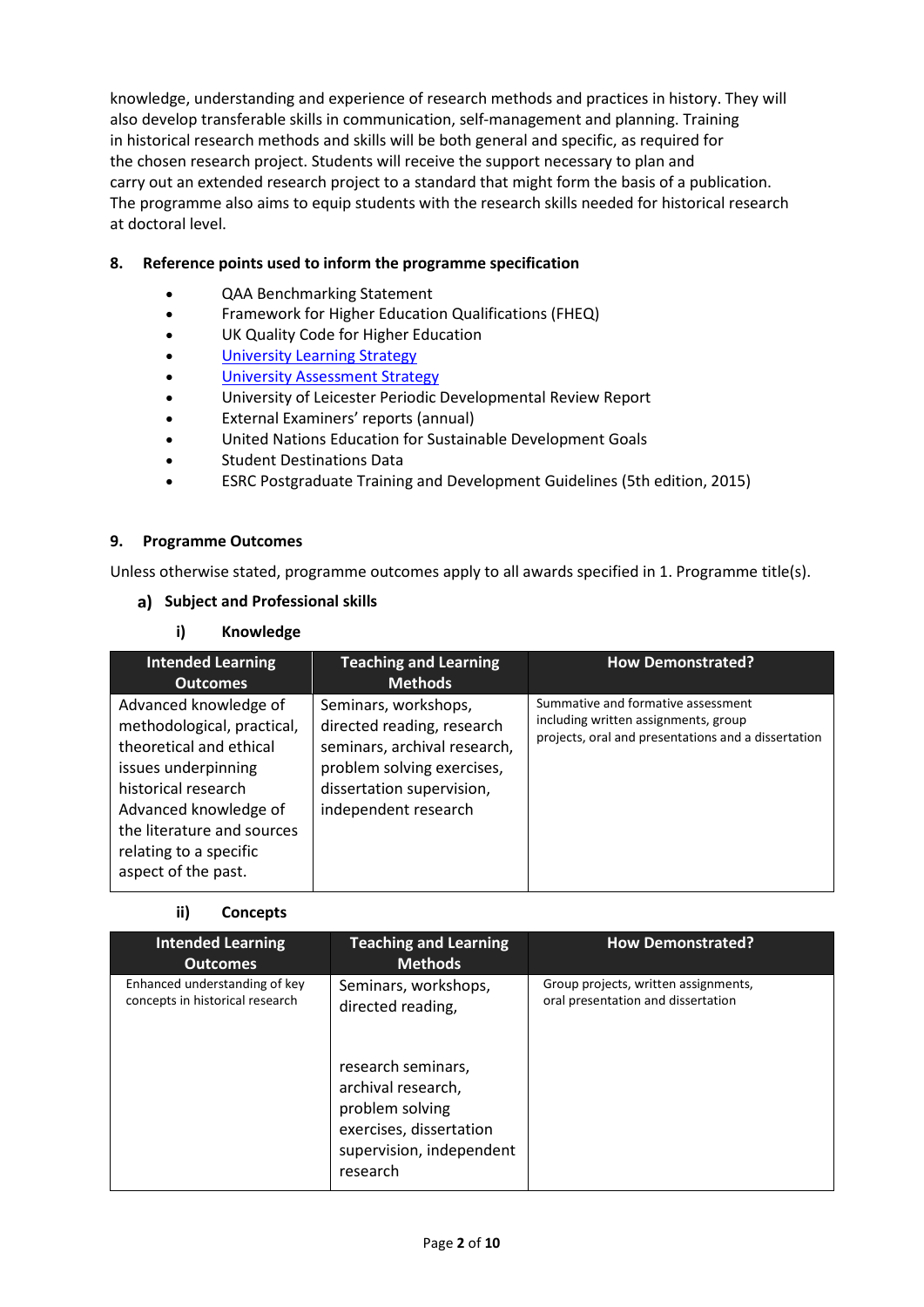# **iii) Techniques**

| <b>Intended Learning</b><br><b>Outcomes</b>                                                                                                            | <b>Teaching and Learning</b><br><b>Methods</b>                                                                       | <b>How Demonstrated?</b>        |
|--------------------------------------------------------------------------------------------------------------------------------------------------------|----------------------------------------------------------------------------------------------------------------------|---------------------------------|
| Ability to select and apply<br>methodologies and concepts<br>to the development,<br>execution and<br>communication of an<br>extended research project. | Seminars, workshops,<br>directed reading,<br>research seminars,<br>dissertation supervision,<br>independent research | Oral presentation, dissertation |

# **iv) Critical analysis**

| <b>Intended Learning</b><br><b>Outcomes</b>                                                                                                                                                | <b>Teaching and Learning</b><br><b>Methods</b>                                                                          | <b>How Demonstrated?</b>                                         |
|--------------------------------------------------------------------------------------------------------------------------------------------------------------------------------------------|-------------------------------------------------------------------------------------------------------------------------|------------------------------------------------------------------|
| Ability to apply<br>understanding of<br>historiography,<br>methodological and<br>theoretical concepts and<br>research techniques to the<br>relevant sources with rigour<br>and originality | Seminars, workshops,<br>directed reading,<br>research seminars,<br>dissertation<br>supervision,<br>independent research | Oral presentation, dissertation,<br>interactions with supervisor |

# v) Appraisal of evidence

| <b>Intended Learning</b><br><b>Outcomes</b>                                                                                                                                                                                                                 | <b>Teaching and Learning</b><br><b>Methods</b>                                                        | <b>How Demonstrated?</b>                                                              |
|-------------------------------------------------------------------------------------------------------------------------------------------------------------------------------------------------------------------------------------------------------------|-------------------------------------------------------------------------------------------------------|---------------------------------------------------------------------------------------|
| [Ability to read and critically<br>analyse historiographical<br>and methodological debates<br>in the literature and to<br>assess the relevance of<br>existing research. Ability to<br>select and critically analyse<br>relevant primary source<br>material. | Seminars, workshops,<br>research seminars,<br>independent<br>research,<br>dissertation<br>supervision | Oral presentation, written assignments,<br>dissertation, interactions with supervisor |
| Ability to develop and<br>maintain a rigorous and<br>independent inquiry at an<br>advanced level                                                                                                                                                            |                                                                                                       |                                                                                       |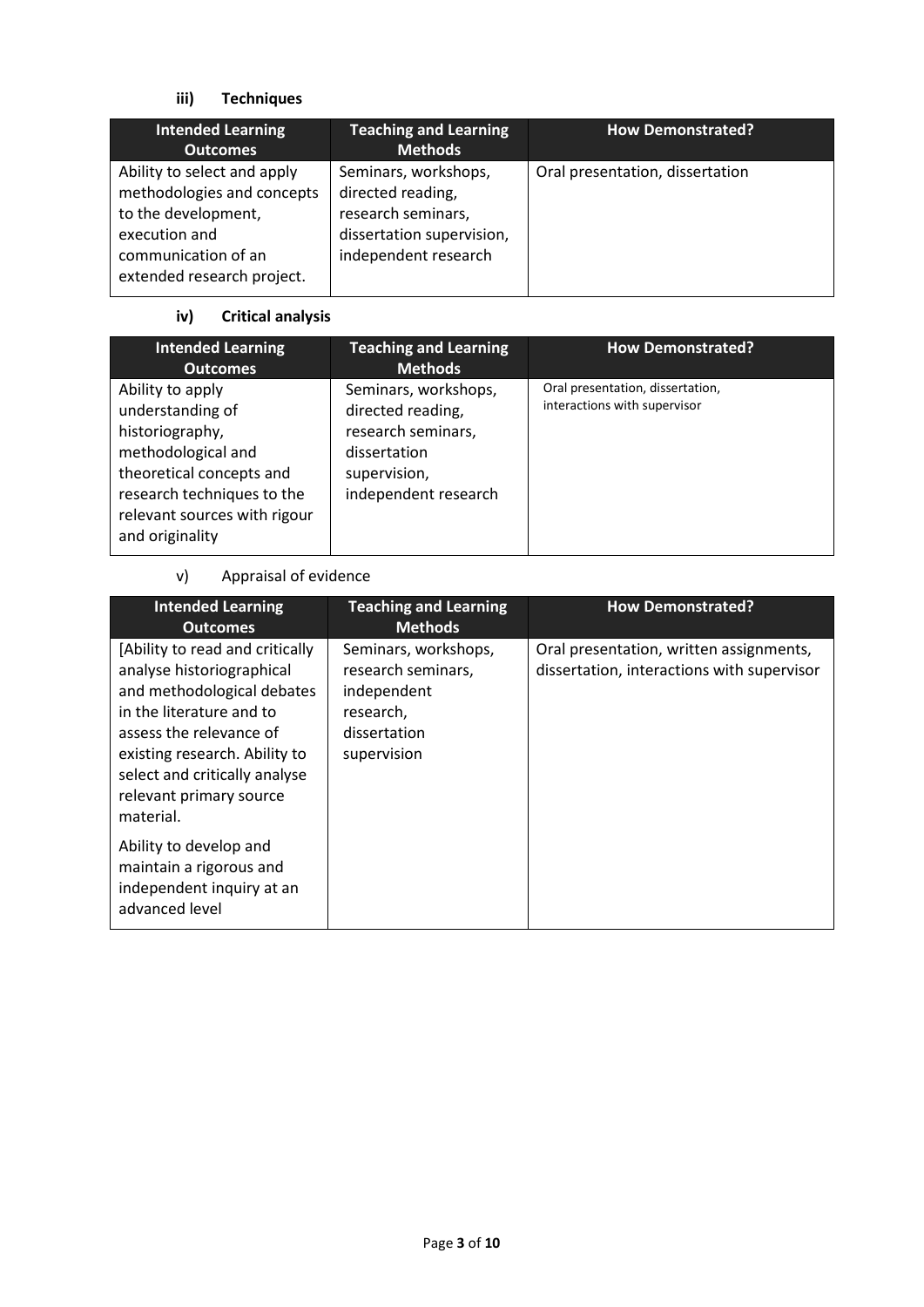### **Transferable skills**

### **i) Research skills**

| <b>Intended Learning</b><br><b>Outcomes</b>                                                                                                                                                                                                                                        | <b>Teaching and Learning Methods</b>                                                                                                            | <b>How Demonstrated?</b>                                                                                                                                    |
|------------------------------------------------------------------------------------------------------------------------------------------------------------------------------------------------------------------------------------------------------------------------------------|-------------------------------------------------------------------------------------------------------------------------------------------------|-------------------------------------------------------------------------------------------------------------------------------------------------------------|
| Develop a critical awareness<br>of current research and new<br>insights in the relevant<br>research areas Carry out a<br>critical evaluation of<br>literature and primary<br>sources applicable to<br>relevant research areas.                                                     | Seminars, workshops, directed<br>reading, research seminars,<br>problem solving exercises,<br>dissertation supervision,<br>independent research | Summative and formative<br>assessment including written<br>assignments, group projects,<br>presentations and a dissertation<br>Interactions with supervisor |
| Select and synthesise data<br>Communicate findings and<br>conclusions to relevant<br>audiences. Awareness of<br>ethical and practical issues<br>that impact on research.<br>Awareness of the dynamic<br>research environment, in<br>particular accessibility of<br>source material |                                                                                                                                                 |                                                                                                                                                             |

### **ii) Communication skills**

| <b>Intended Learning</b><br><b>Outcomes</b>                                                                                                                           | <b>Teaching and Learning Methods</b>                | <b>How Demonstrated?</b>                                                                 |
|-----------------------------------------------------------------------------------------------------------------------------------------------------------------------|-----------------------------------------------------|------------------------------------------------------------------------------------------|
| Ability to write clearly and<br>concisely in an<br>appropriate scholarly<br>style with effective<br>organisation of content<br>and appropriate scholarly<br>apparatus | Seminars and workshops, Dissertation<br>supervision | written assignments, oral<br>presentation, interactions<br>with supervisor, dissertation |
| Ability to structure<br>arguments effectively and<br>present them in writing<br>and orally                                                                            |                                                     |                                                                                          |
| Ability to write in a range<br>of scholarly formats, for<br>example essay and<br>dissertation.                                                                        |                                                     |                                                                                          |
| Ability to identify relevant<br>information, critically<br>analyse it and summarise<br>findings succinctly in<br>writing and orally                                   |                                                     |                                                                                          |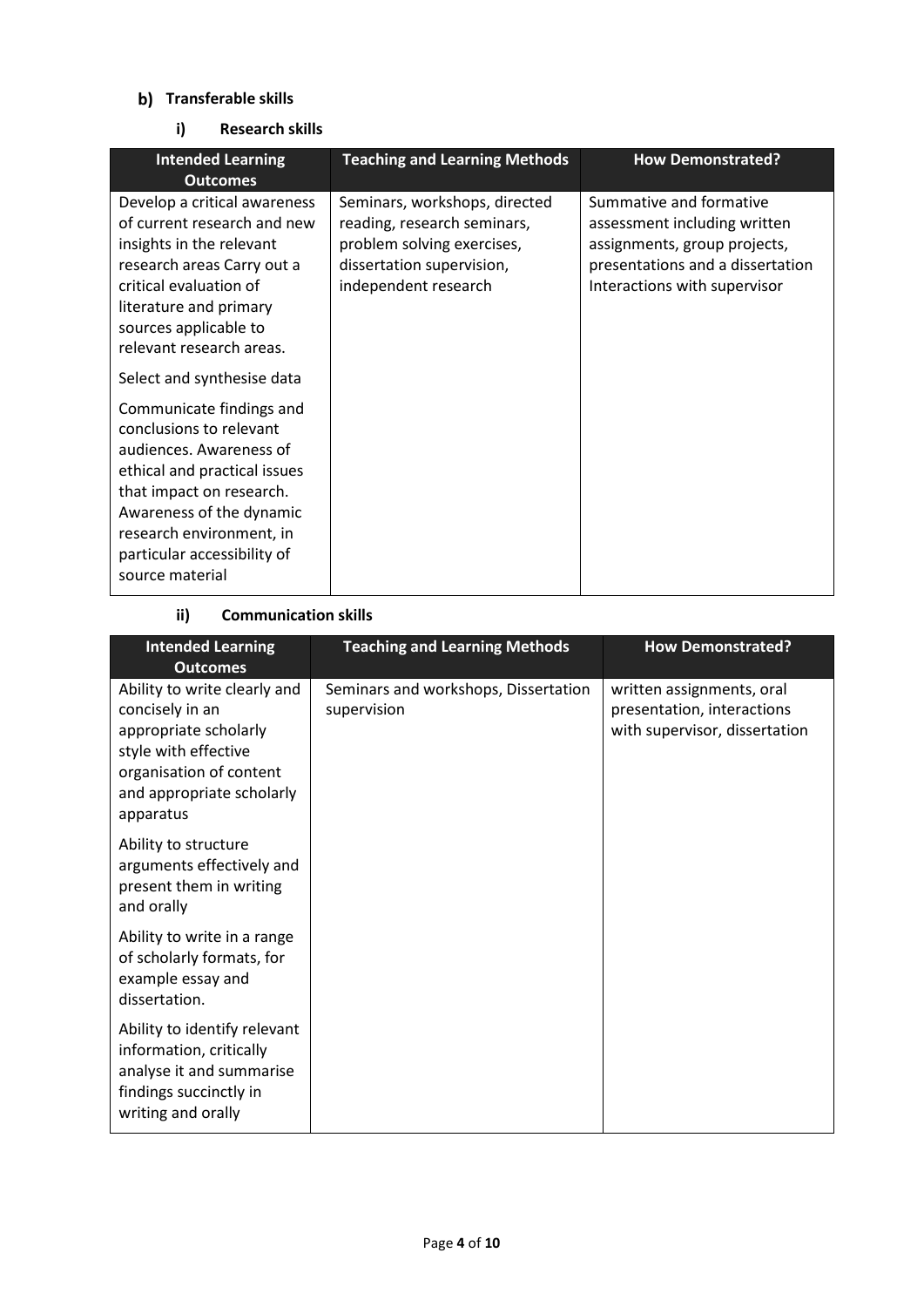# **iii) Data presentation**

| <b>Intended Learning</b><br><b>Outcomes</b>                                                          | <b>Teaching and Learning</b><br><b>Methods</b> | <b>How Demonstrated?</b>                                                                 |
|------------------------------------------------------------------------------------------------------|------------------------------------------------|------------------------------------------------------------------------------------------|
| Ability to gather, select,<br>handle and analyse<br>qualitative and<br>quantitative data.            | Seminars, workshops                            | Group project report, dissertation, oral<br>presentation, interaction with<br>supervisor |
| Ability to deliver an oral<br>presentation based on<br>original research to an<br>academic audience. |                                                |                                                                                          |

# **iv) Information technology**

| <b>Intended Learning Outcomes</b>                                                                                                                                                | <b>Teaching and</b><br><b>Learning Methods</b>                                                          | <b>How Demonstrated?</b>                                    |
|----------------------------------------------------------------------------------------------------------------------------------------------------------------------------------|---------------------------------------------------------------------------------------------------------|-------------------------------------------------------------|
| Ability to use information<br>technology to<br>identify and access<br>research resources<br>Ability to use information<br>technology to present research<br>findings effectively | Computer practical<br>classes, tutorials,<br>resource based<br>learning,<br>dissertation<br>supervision | Essays, written reports, dissertation,<br>oral presentation |

# **v) Problem solving**

| <b>Intended Learning Outcomes</b>                                                                          | <b>Teaching and Learning</b><br><b>Methods</b> | <b>How Demonstrated?</b> |
|------------------------------------------------------------------------------------------------------------|------------------------------------------------|--------------------------|
| Ability to<br>apply critical skills to the<br>identification and solution of<br>original research problems | Dissertation supervision                       | dissertation             |

### **vi) Working relationships**

| <b>Intended Learning Outcomes</b>                                                                               | <b>Teaching and Learning</b><br><b>Methods</b>      | <b>How Demonstrated?</b>                                                                   |
|-----------------------------------------------------------------------------------------------------------------|-----------------------------------------------------|--------------------------------------------------------------------------------------------|
| Ability to organise and<br>contribute to group activity.<br>Working effectively with<br>dissertation supervisor | Seminars, workshops,<br>dissertation<br>supervision | Group project report, interaction with<br>supervisor, contribution to research<br>seminars |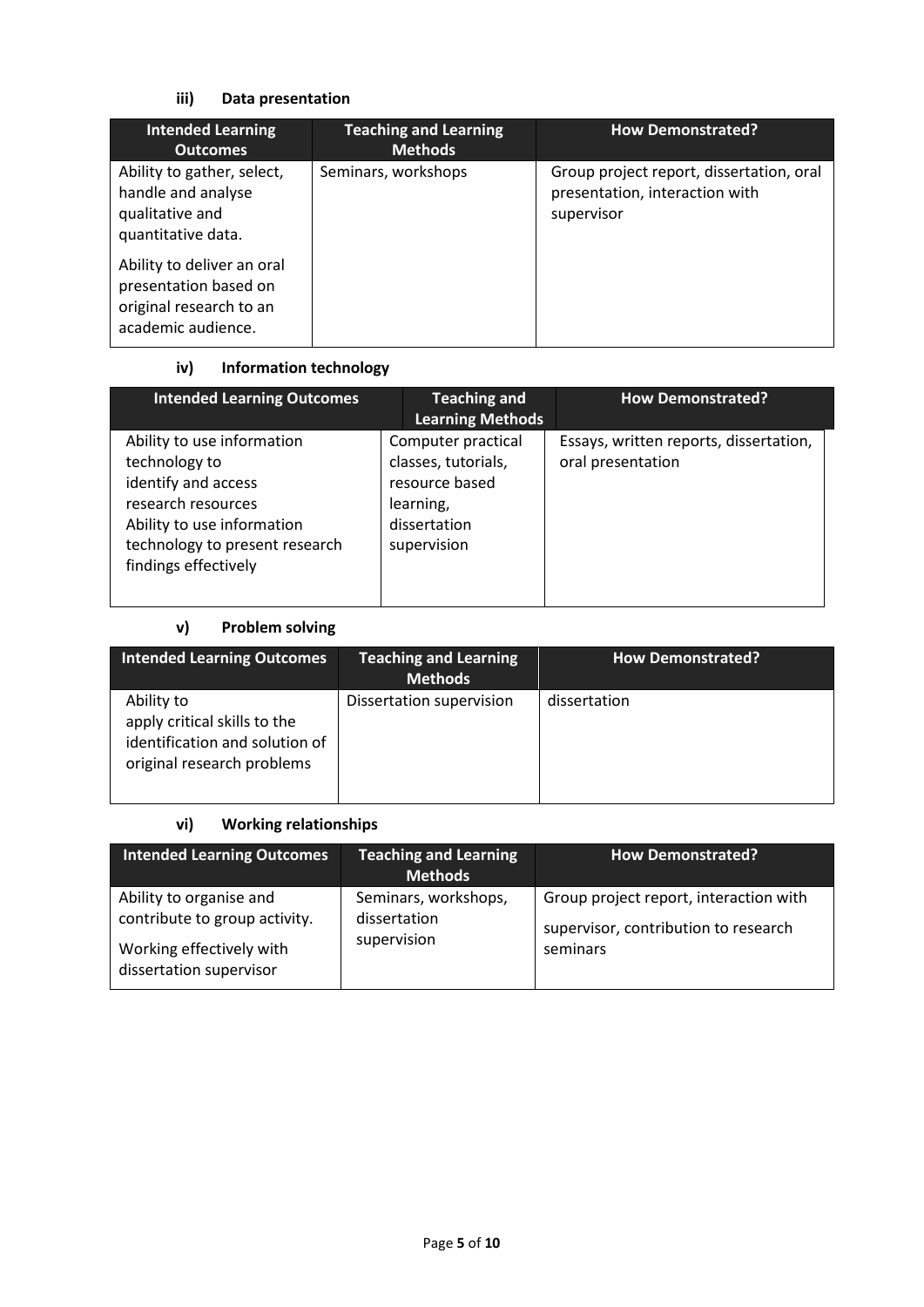### **vii) Managing learning**

| <b>Intended Learning Outcomes</b>                                                                         | <b>Teaching and Learning</b><br><b>Methods</b> | <b>How Demonstrated?</b>                                    |
|-----------------------------------------------------------------------------------------------------------|------------------------------------------------|-------------------------------------------------------------|
| Ability to work independently                                                                             | Advice on study skills,<br>e.g. time           | Regular contact with<br>dissertation supervisor, production |
| and manage their own<br>learning. Showing initi<br>ative, self-<br>organisation and time<br>- management. | management and<br>planning assignments.        | of research timetable                                       |

### **viii) Career management**

| <b>Intended Learning Outcomes</b>                                                                          | <b>Teaching and Learning Methods</b>                                                                                                                  | <b>How Demonstrated?</b>                                              |
|------------------------------------------------------------------------------------------------------------|-------------------------------------------------------------------------------------------------------------------------------------------------------|-----------------------------------------------------------------------|
| Develop the ability to apply the<br>skills and knowledge gained<br>to a<br>range of professional contexts. | Advice on PDP and career options<br>delivered through the personal tutor<br>system.<br>Careers development sessions<br>offered by the New History Lab | <b>Individual PDP</b><br>portfolios.<br>Attendance<br>at NHL sessions |

### **10. Special features:**

This programme is designed to be compatible with a 1+ 3 route to a PhD. It draws on resources developed for the MA in History

### **11. Indications of programme quality:**

This course builds on the existing research training provision for MA History that has received favourable reports from successive external exami ners.

Comments from the external examiner's report 'HS7005 [the core module] uses 4 different methods of assessment: Group Posters, 1 essay, Group Presentation and Textual Analysis. This is an impressive mix of teaching and learning methods.'

'The dissertations I read were exceptionally good and in many cases were original pieces of research showing a great degree of enthusiasm and interest.'

'Standards achieved by students on the two programmes which I had examined are comparable to those I am familiar with at the LSE, King's College and University College of the University of London'.

### **12. Scheme of Assessment**

This programme follows the University's regulations governing taught postgraduate programmes: <http://www2.le.ac.uk/offices/sas2/regulations/general-regulations-for-taught-programmes>

### **13. Progression points**

For the award of the MRes candidates will complete the core module (30 credits) and a second taught module, either a literature review or an optional module that provides relevant research training or content (30 credits) and successfully complete a dissertation (120 credits). Successful completion of 60 credits of taught modules is required for progression to the dissertation.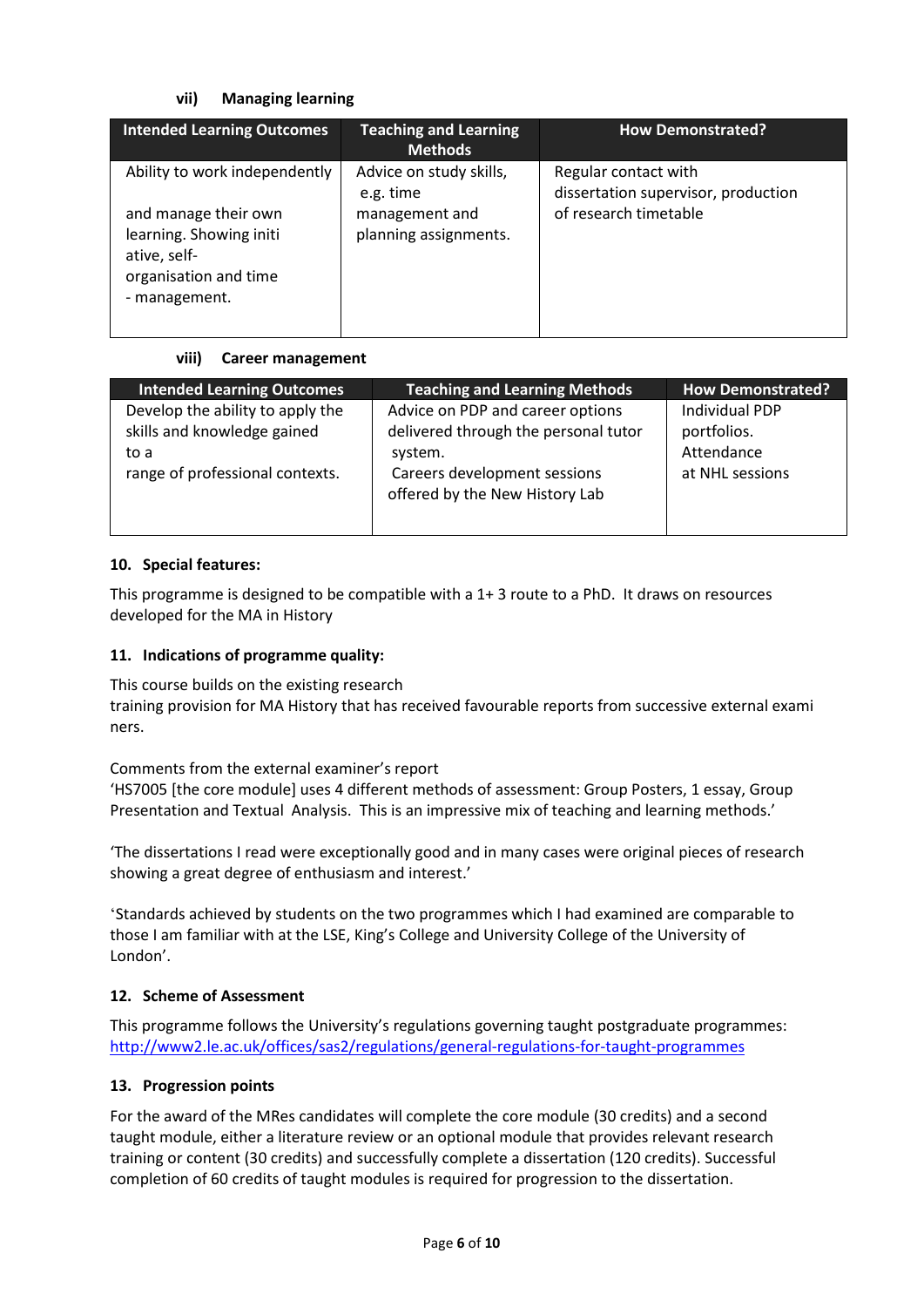In cases where a student has failed to meet a requirement to progress he or she will be required to withdraw from the course and a recommendation will be made to the Board of Examiners for an intermediate award where appropriate.

### **14. Rules relating to re-sits or re-submissions:**

As defined in Senate Regulation 6: Regulations governing Taught Postgraduate Programmes of

Study (see Senate Regulations))

### **15. External Examiner(s) reports**

The details of the External Examiner(s) for this programme and the most recent External Examiners' reports can be found here:

[https://www2.le.ac.uk/offices/sas2/assessments/external/current-postgraduate-external](https://www2.le.ac.uk/offices/sas2/assessments/external/current-postgraduate-external-examiners#college-of-arts--humanities-and-law)[examiners#college-of-arts--humanities-and-law](https://www2.le.ac.uk/offices/sas2/assessments/external/current-postgraduate-external-examiners#college-of-arts--humanities-and-law)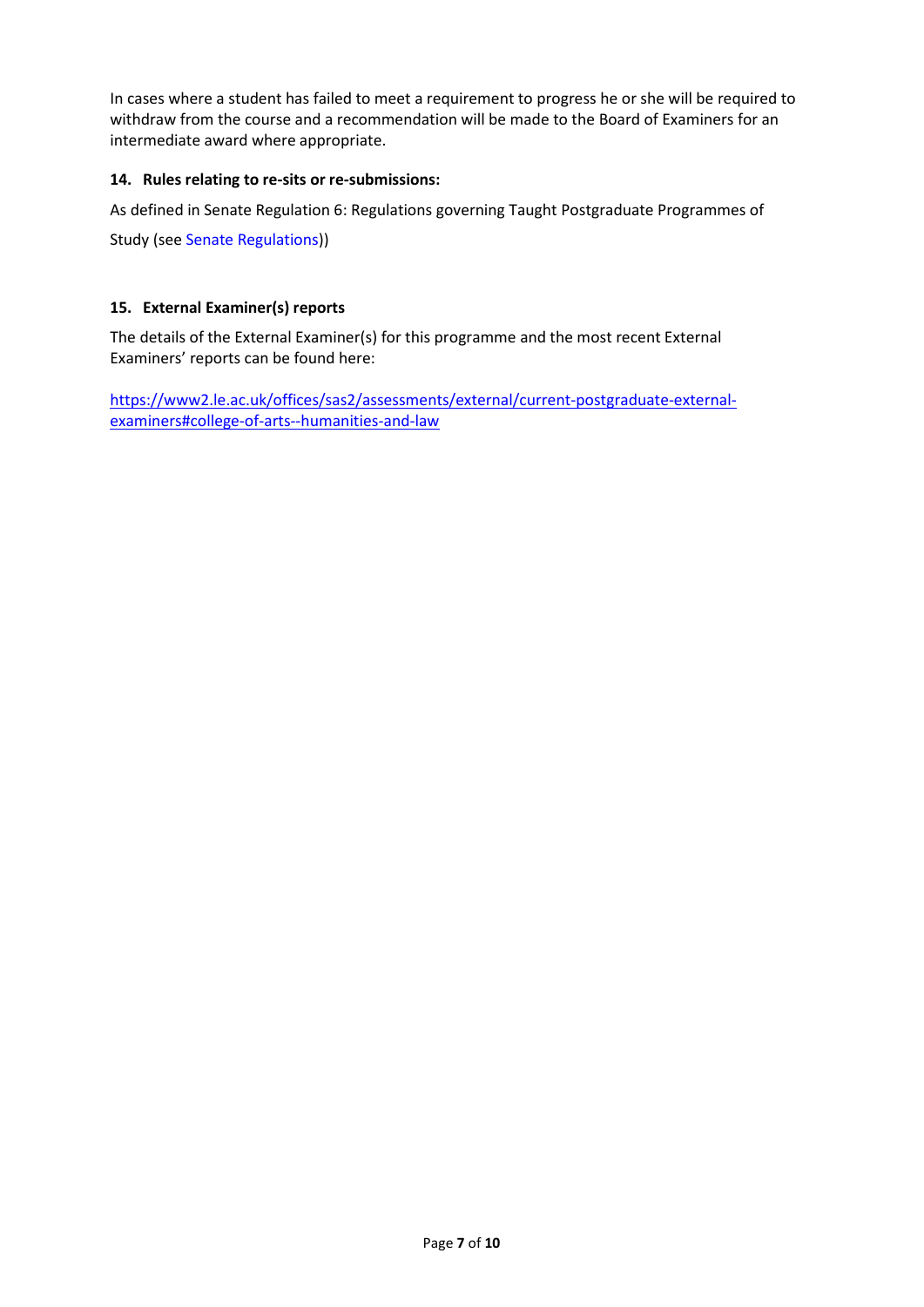

# **Programme Specification (Postgraduate) FOR ENTRY YEAR: 2022/23**

**Date created:** 24/02/2021 **Last amended:** 30/03/2022 **Version no.** 1

# **Appendix 1: Programme structure (programme regulations)**

The University regularly reviews its programmes and modules to ensure that they reflect the current status of the discipline and offer the best learning experience to students. On occasion, it may be necessary to alter particular aspects of a course or module.

#### **Updates to the programme**

| Academic year affected | <b>Module Code(s)</b>                                                | <b>Update</b>                              |
|------------------------|----------------------------------------------------------------------|--------------------------------------------|
| 2022/23                | HS7323 Murder and the Media: Crime,<br>Justice and Society 1750-1950 | This module will not be running in 2022/23 |

# [MRes History 2022-23]

# **Level 4/Year 2 2022/23**

Credit breakdown

| <b>Status</b> | <b>Year long</b>   | Semester 1 | Semester 2         |
|---------------|--------------------|------------|--------------------|
| Core          | Choose an<br>item. | 75 credits | Choose an<br>item. |
| Optional      | 30 credits         | 75 credits | Choose an<br>item. |

180 credits in total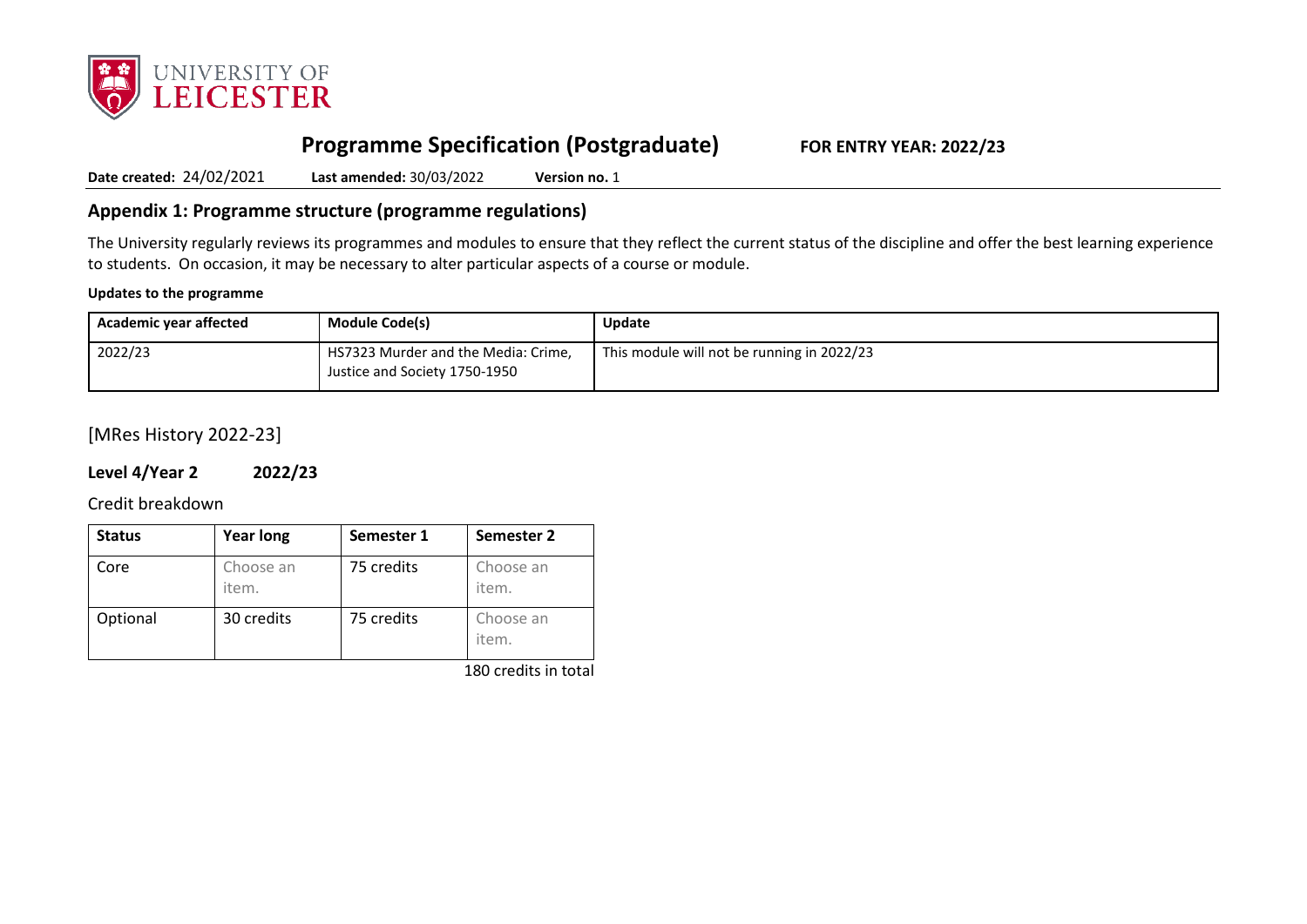Curriculum: All candidates study the compulsory modules listed below in their first semester plus one optional module. Full-time students will choose a first semester option, while part-time students will select a second semester option in their first year.

# **Compulsory modules**

| Delivery period | Code   | <b>Title</b>                            | <b>Credits</b> |
|-----------------|--------|-----------------------------------------|----------------|
| Sem 1           | HS7010 | Historical Research, Historical Writing | 30 credits     |
| Year long       | HS7450 | Dissertation                            | 120 credits    |

## **Optional modules**

| <b>Delivery period</b> | Code          | <b>Title</b>                                         | <b>Credits</b> |
|------------------------|---------------|------------------------------------------------------|----------------|
| Semester 2             | <b>HS7037</b> | After the Holocaust                                  | 30 credits     |
| Semester 2             | HS7135        | Landscapes and Identities                            | 30 credits     |
| Semester 2             | HS7212        | <b>Global Cities</b>                                 | 30 credits     |
| Semester 2             | HS7304        | American Freedoms? Rhetoric & the Reality in the USA | 30 credits     |
| Semester 2             | HS7310        | Global History: Comparative & Connected              | 30 credits     |
| Semester 2             | HS7311        | <b>Religious Conflict and Coexistence</b>            | 30 credits     |
| Semester 2             | HS7500        | <b>Directed Reading</b>                              | 30 credits     |